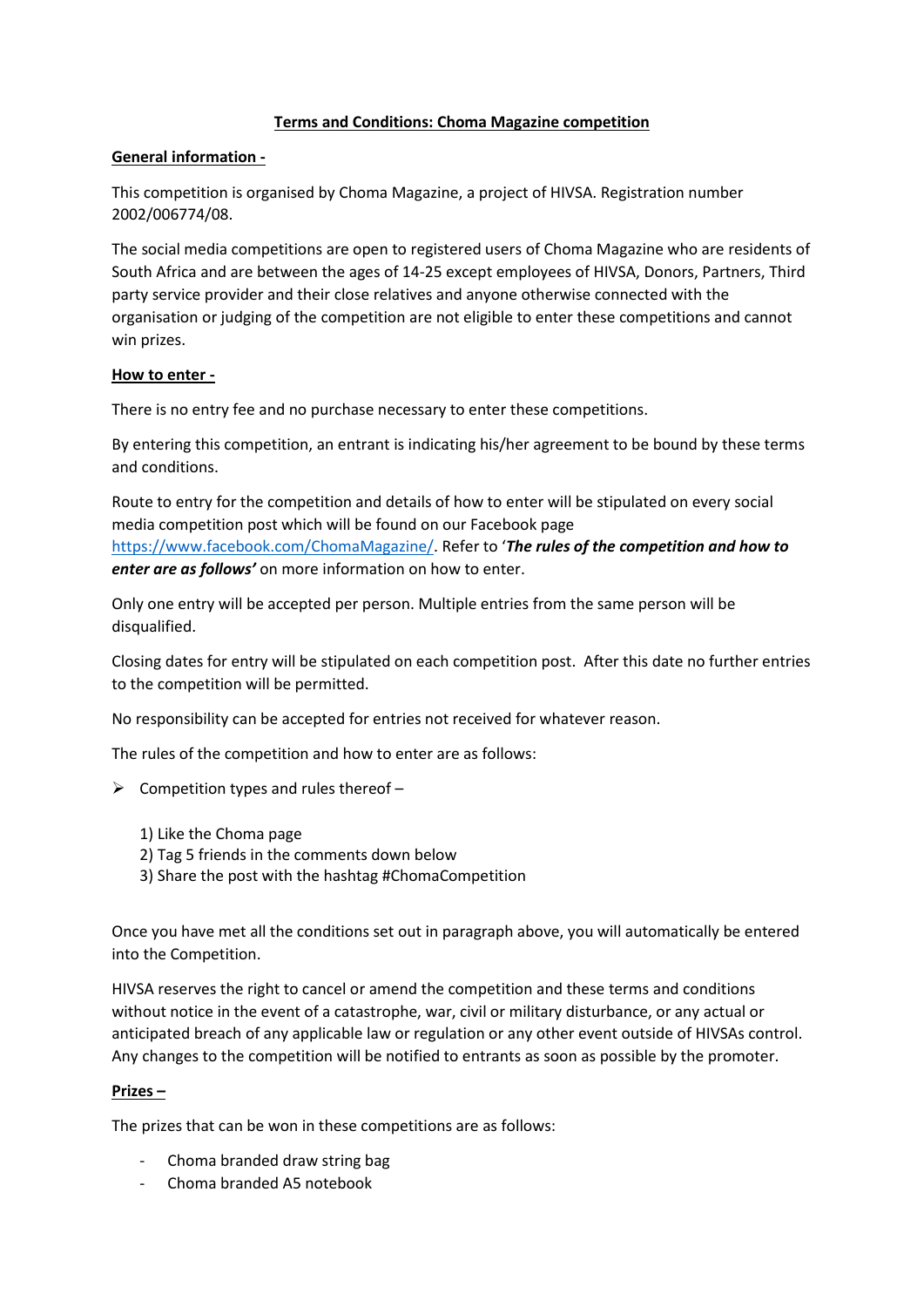- Choma branded exam pad
- Choma branded pen
- Choma branded badge
- Choma branded bucket hat
- Choma branded pencil case (stationery included)

The prize is as stated, and no cash or other alternatives will be offered. The prizes are not transferable. Prizes are subject to availability and HIVSA reserve the right to substitute any prize with another of equivalent value without giving notice.

It is important that you understand that all participants (and winners) of the Competition indemnify HIVSA, its directors, affiliates, members, partners, employees, agents, consultants, suppliers, contractors and sponsors against any loss or damages, either direct, indirect, consequential or otherwise, arising from its participation in this Competition.

By entering the competition, you give HIVSA permission to use your competition entry (video, image or copy) for content purposes on all Choma' digital platforms (website & social media).

#### **How winners will be chosen –**

Draws for the prizes will take place after the competition closes (dates will be posted on each competition post

HIVSA will judge the competition and decide on the winner for each competition which will be picked at random from all complete entries.

HIVSA's decision as to those able to take part and selection of winners is final. No correspondence relating to the competition will be entered into.

The entrant must be a registered user of Choma Magazine and follow their social media pages.

Only 1 prize is eligible per winner.

HIVSA assumes no liability for any entry that may be omitted from this Competition, for any reason whatsoever.

HIVSA has the right at any time before the final draw to change the dates or places of the draws (or both). You will not have a claim against HIVSA in this event.

Any prize that is not claimed within a period of 30 calendar days for whatever reason will be forfeited.

Winners must provide HIVSA with a valid residential address so that prizes can be couriered accordingly.

#### **If you are a winner -**

The winner will be notified by email and/or DM on Instagram/Facebook within 28 days of the closing date. If the winner cannot be contacted or do not claim the prize within 30 days of notification, we reserve the right to withdraw the prize from the winner and pick a replacement winner.